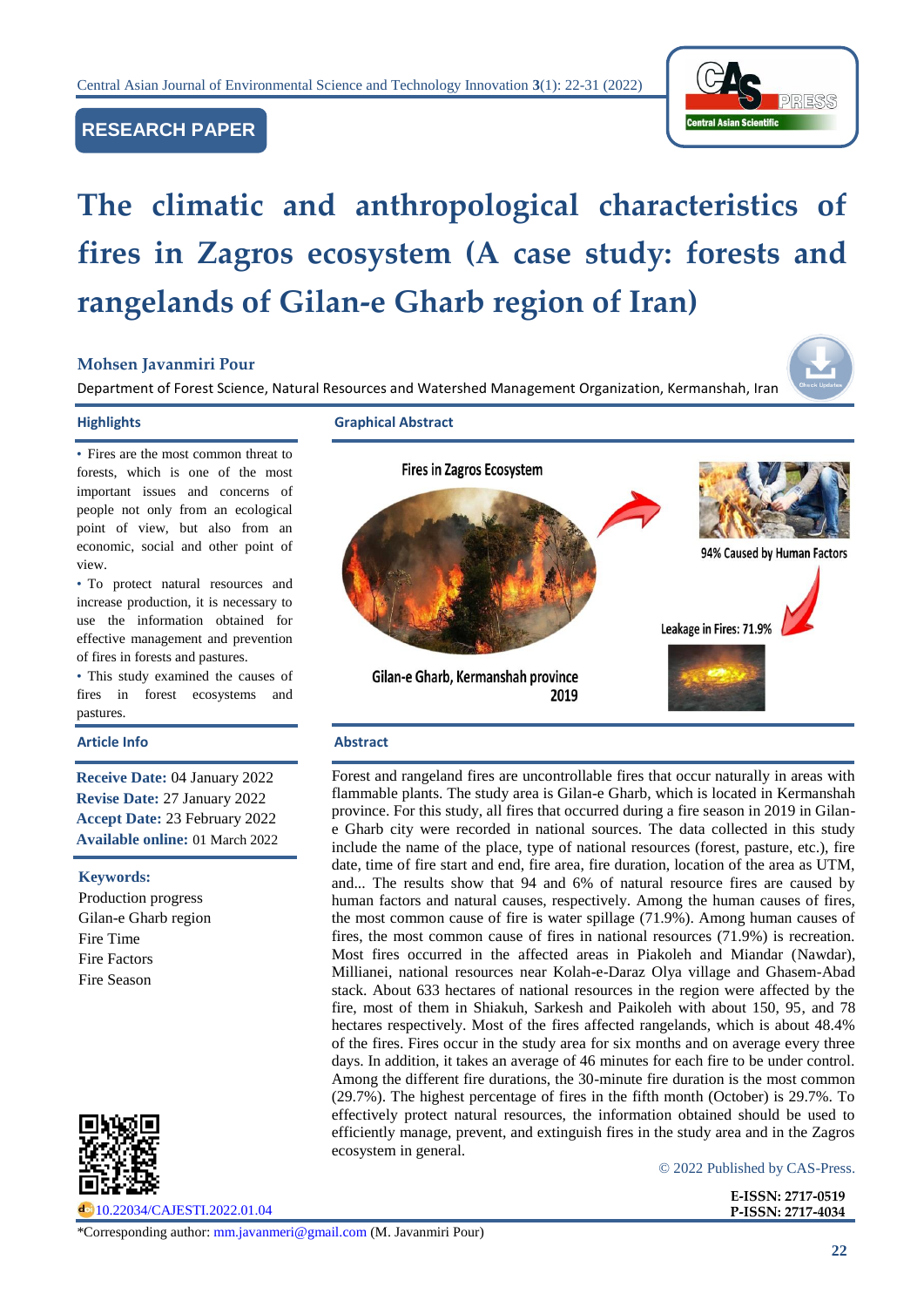## **1. Introduction**

According to the statistics of the Forests, Range, and Watershed Management Organization, hundreds of fires occur annually in different parts of Iran [\(Sepahvand et al., 2021\)](#page-9-0). According to Food and Agriculture Organization of the United Nations (FAO) reports in 2005, about 0.06% of Iran's forests are destroyed by fire every year [\(Finney, 2001;](#page-8-0) [Mohammadzadeh, 2016\)](#page-9-1). Forest and rangeland fires are a type of fire that occurs in areas with flammable plants in rural areas or nature [\(Karimi et al., 2017;](#page-9-2) Zeidali [et al., 2021\)](#page-9-3). Forest fires differ from other types of fires in terms of extent, speed of spread from the source, potential for the sudden change of direction, and ability to jump through empty spaces such as roads, rivers, and other non-flammable points. Forest fire in terms of the cause of the fire, its physical characteristics such as dispersion rate, the presence of flammable materials, and the effect of water and air on fire are described [\(Jamshidi Bakhtar et al., 2013;](#page-8-1) Karimi and Pourbabaei, 2017).

Inadvertent activities and improper use of fire in agriculture by humans, especially the presence of livestock and shepherds, as well as differences between exploiters cause forest fires and reduced production. The proximity of forest areas to residential areas due to increased human activities and on the other hand, roads in the forest also increase human access to the forest and increase the likelihood of fire. The Foehn Wind phenomenon has an important role in creating and spreading fires in forests [\(Ebrahimy et al., 2017\)](#page-8-2). Periods of drought, which are accompanied by hot and dry winds during the day inside the arid continents, increase the heat and dryness and destroy the plants. These cases also strengthen the atmospheric conditions of lightning storms, which are a major source of fire [\(Janbaz Ghobadi, 2019\)](#page-8-3).

Findings of Pourreza et al., (2014) in Iranian oak (Quercus persica) branch forests showed that in weak fire neither the total number of soil macrofauna nor the studied soil properties were significantly changed, but in severe burns, there was a significant decrease in Soil Macrofauna and soil properties were significantly changed [\(Pourreza et al., 2014\)](#page-9-4). The results of the study of Moradi et al., (2016) in Sarvabad, Kurdistan province showed that after the fire and 10 years later, the share of oak trees decreased and the share of Hawthorns and almonds increased [\(Moradi et al., 2016\)](#page-9-5). There is no difference in the type of mastic. Almonds and Terebinth showed more resistance to fire than Persian oak (Quercus persica). The results of other study in semi-arid rangelands showed that the amount of diversity in the control and 83 habitats was significantly different at the level of 5% and no significant difference was seen in the 87 and compared to the control and 83 habitats [\(Viegas et al., 1992\)](#page-9-0). The results of Karimi et al., (2017) study on the effect of fire on relative importance index (SIV) and models of the abundant distribution of plant species in the Zagros forests showed that in both regions, the model of species abundance for tree layers and regeneration in geometric distribution and the shrub layer is geometrically distributed in the burned area and broken wands in the control area [\(Karimi et al., 2017\)](#page-9-2).

For the grass layer, logarithmic distribution of species was obtained in both regions. In the tree layer and regeneration, the highest amount of SIV belongs to Broodar species and in the shrub layer belongs to Hawthorns and Ranas species in the area of fire and control, respectively, and in the grass layers of Avena Factua species in both regions, the highest relative importance Other species are assigned to it.

The results of Janbaz Ghobadi, (2019) research in the forests of Golestan province showed that most of the fires occurred in forest areas with dense canopy and cover, as well as in forest areas with moderate canopy and cover, and in the next stage in forest areas and bushes [\(Janbaz Ghobadi, 2019\)](#page-8-3). In the study of calculating the density of fires in the highlands, the results showed that approximately 90% of fires occurred in the average highlands between 700 and 1500 meters. Overall, the research findings showed that 90% of continuous fires occurred in high-risk areas, 30% in hazardous areas, and 60% in high-risk areas so Galikesh, Minudasht, Azadshahr areas have a high risk of fire. In the field of investigating fires in national sources in terms of frequency, frequency, duration of firefighting, causes, their impact on the destruction of nature, and reducing the production of information gap, the present study tries to cover the existing information gap. Therefore, the purpose of this study is to investigate the fires created in the Zagros forest ecosystem in the protected area of the Gilan-e Gharb region located in Kermanshah province.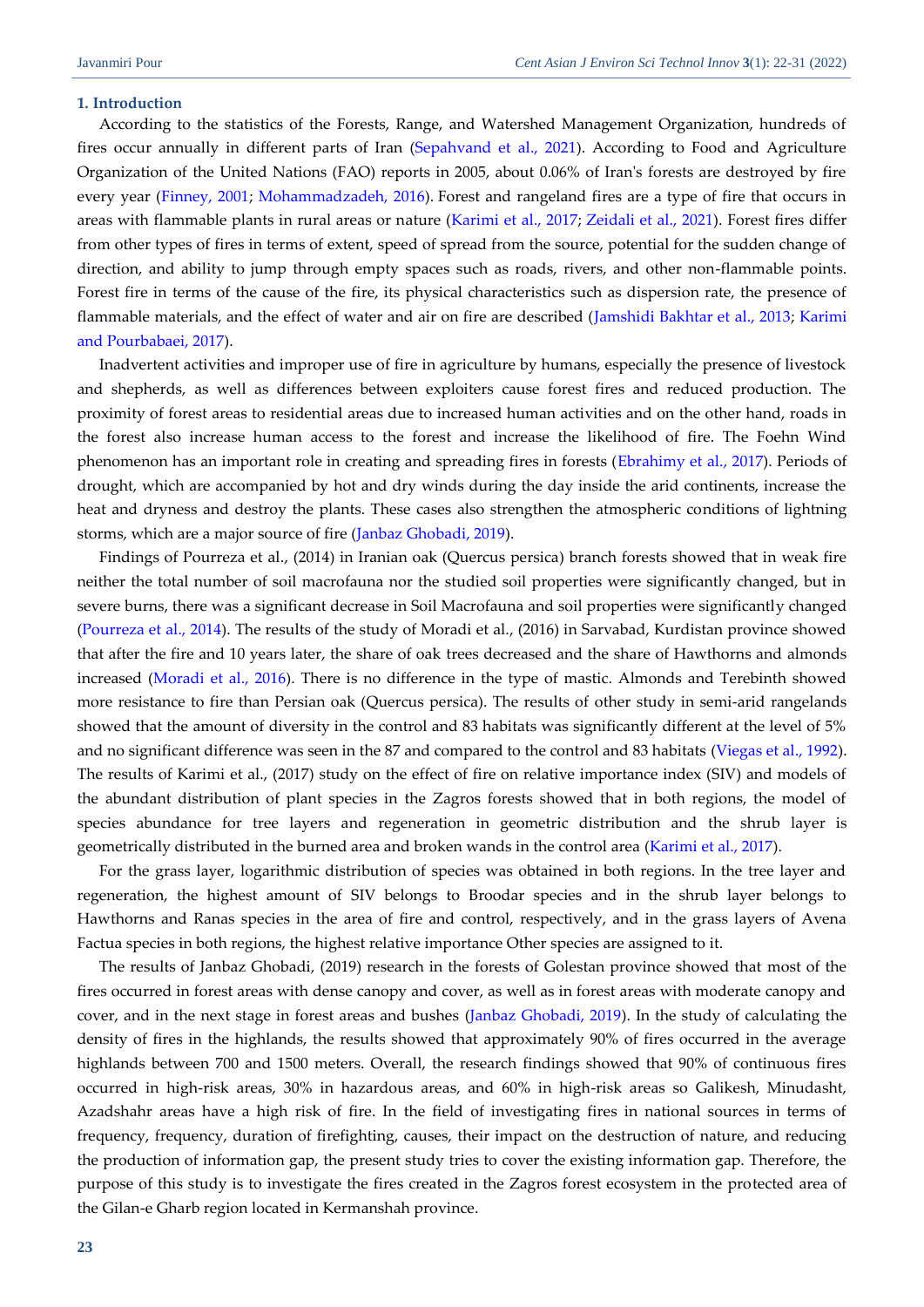#### **2. Materials and methods**

## *2.1. Area of study*

The study area is Gilan-e Gharb township, which is located in Kermanshah province. Gilan-e Gharb is one of the cities located in the west and south of Kermanshah province with a longitude of 45 degrees and 55 minutes and latitude of 34° 7 ́. From the north to Sarpol Zahab and Dalahu, from the northeast, east, and southeast to Eslamabadegharb, Qalajeh Pass, Sarableh, Eyvangharb, and Ilam Province and from the south and southwest to Soomar and Mandali (Iraq) and into the west are Naft Shahr and Qasr-e Shirin. Gilan-e Gharb is located at an altitude of 804 meters above sea level and the center of the township is one of the tropical regions of Kermanshah province. The further east and north of the township, the higher the altitude and the colder the air, and the further south and west and the Iraqi border, the warmer the air and the lower the altitude. For example, from the center of the city to Islamabadegharb or Kermanshah, after 15 km from the height of 800 meters, the city reaches 1100 meters in the surrounding villages in the Cheleh Rural District, and after 68 km, in the Govar section, it reaches 1500 meters. Conversely, as you move toward Iraq or Qasr-e Shirin, it gradually reaches an altitude of 500 meters and even 290 meters at the Soomar border. In terms of forest cover, Persian oak is the main tree in the forests of Gilan-e Gharb city. Other important tree species and shrubs of this region are Terebinth, Pistacia khinjuk, Fig, Acer monspessulanum, Almond, Prunus scoparia, Amygdalus lycioides, Amygdalus scoparia, Barberries, Ranas, Judas-tree, Hawthorns, European ash, Oleander and ...

Dominant rangeland plants in this area include Acantholimon, Acanthophyllum, Sainfoin, Alopecurus, Thymes, Clover, Liquorice and grasses.

#### *2.2. Research method*

In order to conduct this research, all cases of fire that occurred in national sources in the protected area of Gilan-e Gharb region during the fire season and in 2009 were recorded. The reason for choosing this area is the existence of suitable forest and rangeland cover (75,000 hectares of forest and 130,000 hectares of rangeland) as well as the prevailing climatic diversity in this area, so that tropical, temperate and cold climates are considerable in the area and allow an analysis of fires Provides different conditions. The frequency of fires is another reason for choosing this area, for example, in the data collection chapter of the present study, 64 fires have been recorded. The data related to the present study were collected in the field, directly and together with the forces participating in the firefighting operation, so that immediately after being informed of the fire, national sources were present at the scene and the data were recorded. The data collected in this study include the name of the region, type of national resources affected by fire (forest, pasture, etc.), date of the fire, start and end time of the fire, area of fire-affected, duration of the fire, time of the fire in 24 hours a day, the location of the area is UTM and .... The cause of the fire is also from other information taken. In general, fire is a natural or human fire that the most important human factors in this study include the spread of fire waste, military training, recreation, disputes over ownership of customary systems, and so on.

To calculate the area of the burned area, manual GPS was used and a special option was used to calculate the area as well as walking on the borders of the burned area with the non-burned area. The location of the area was also recorded using Garmin GPSmap 62 s model.

#### **3. Results and Discussion**

In general, the causes of forest fires can be divided into natural and abnormal [\(Graham et al., 2004\)](#page-8-4). The results showed that 94% of natural resource fires have human causes and 6% of them are related to natural factors, among which lightning and hot winds are important in dry seasons [\(Fig. 1\)](#page-3-0). Additionally, all fires, both natural and human, are superficial fires.

Many forest fires are caused by natural factors (fermentation and chemical interactions of organic matter, lightning, volcanic eruptions, sunlight shining on bottles and glass that act like lenses) that put trees in a state of fire, start [\(Merino-de-Miguel et al., 2010\)](#page-9-6). However, rain extinguishes such fires without causing much damage. High atmospheric temperatures and dryness (low humidity) provide suitable conditions for starting a fire. When a source of fire such as a flame is released, a cigarette, an electric spark, or any other source of fire that comes in contact with flammable materials, fire is created that constitutes man-made (abnormal) causes of fire. The results showed that among human factors, recreation has the highest frequency (71.9%) in fires.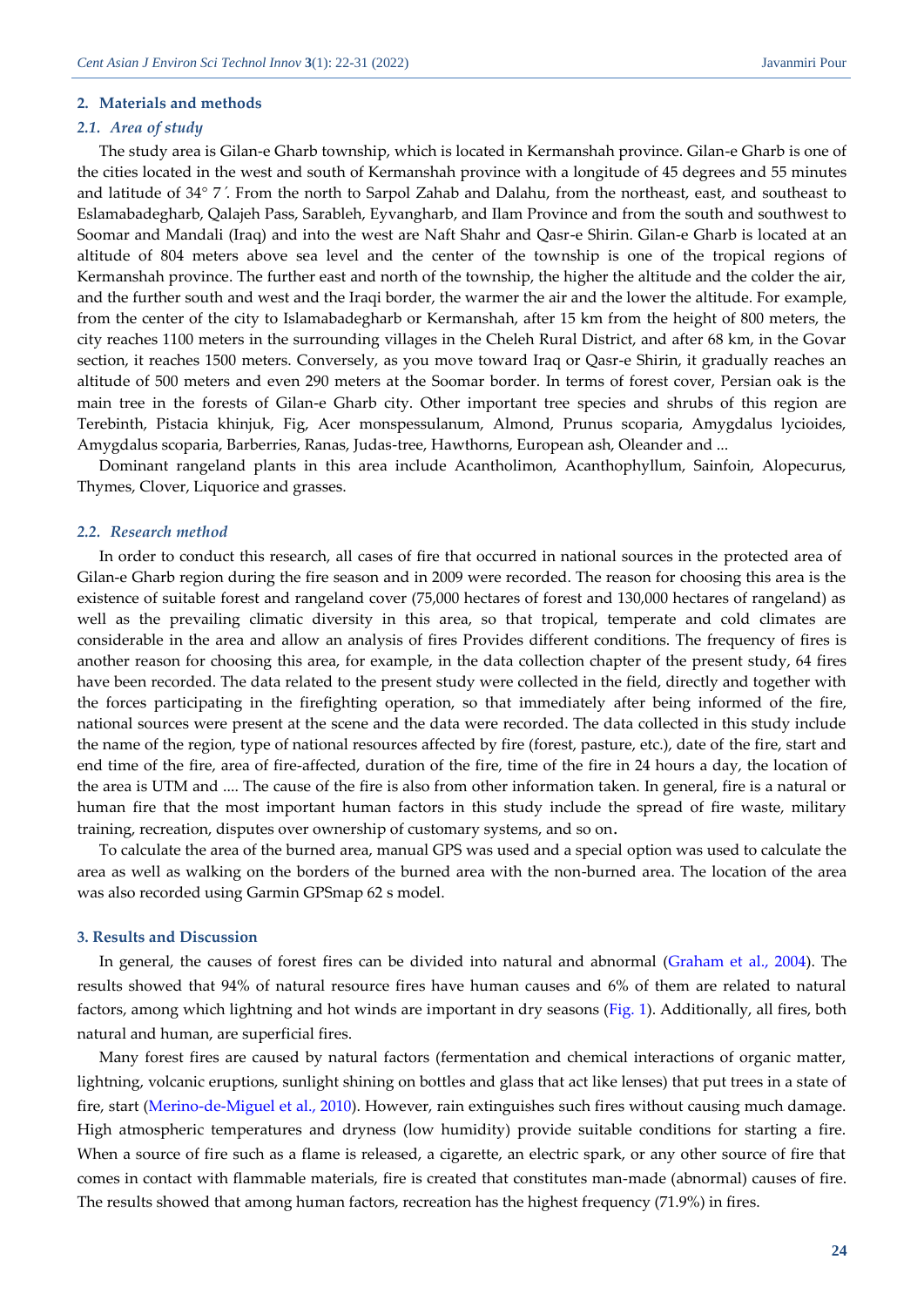

**Fig. 1.** Frequency of type (a) and cause of fire in terms of humanity and naturalness (b).

<span id="page-3-0"></span>The results showed that among human factors, the recreation factor has the highest frequency (71.9%) in fires caused in the national resources of the region [\(Fig. 2\)](#page-3-1). Factors of conflict and conflict between local communities, rehearsals, transmission caused by Straw farms, unknown human factors and transmission due to incineration of municipal waste have 9.4, 7.8, 4.7, 4.7, and 1/5% respectively.



**Fig. 2.** Frequency of the human factor of fire.

<span id="page-3-1"></span>Human fires are divided into two categories: intentional and unintentional. Deliberate fires are caused by rising agricultural land, psychological complexes and personal animosities, coal production, sectarian and tribal disputes, some customs, and so on. Inadvertent fires are caused by tourists, shepherds, hunters, burning crop residues in fields adjacent to forests and pastures, jumping sparks or throwing cigarette filters from locomotives or vehicles traveling on rails and roads in the forest. Certainly, many factors are effective in firefighting, and one of the most important factors that provide the background for forest fires is the decrease in relative humidity, which occurs with increasing temperature and drought. Therefore, the accumulation of fuel in the forest increases the risk of fire. On the other hand, the carelessness of forest dwellers or travelers, the type of forest, whether it is pure or mixed, the mountainous or plain nature of the forest ecosystem, the application of forestry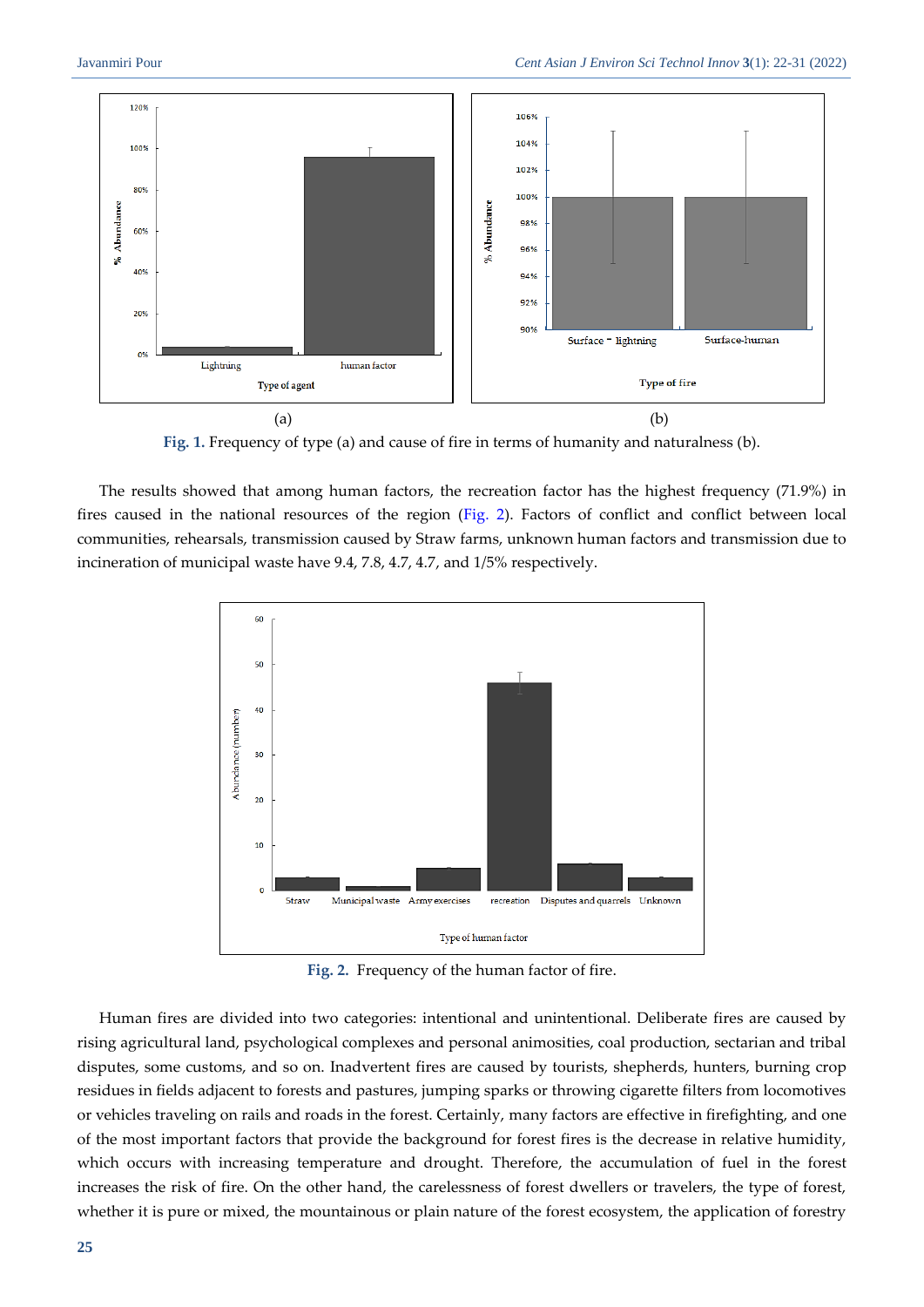methods, forest health, access to burned areas, ecotourism and fire management are secondary factors that determine the intensity and extent of the fire.

The highest frequency of fires in the affected areas is related to the areas (Piakoleh and Miandar) Nawdar, each with six fires. Melihani, the national resources adjacent to the village of Kolah Deraz Olya and the Qasemabad stack, have also been set on fire four times each [\(Fig. 3\)](#page-4-0).



**Fig. 3.** Frequency of fire in different areas of the study area.

<span id="page-4-0"></span>The level of national burn sources is presented in [Table 1.](#page-4-1) In total, about 633 acres of national resources in the region, including forests and pastures, have been burned. As the table shows, the highest burn rate is to Shiakuh with about 150 levels, Sarkesh with about 95 levels and 78 levels.

<span id="page-4-1"></span>

| Table 1. The name of the place and area of the area affected by the fire. |  |
|---------------------------------------------------------------------------|--|
|---------------------------------------------------------------------------|--|

| Place name         | Area<br>(HA)   | Place<br>name   | Area<br>(HA) | Place<br>name      | Area<br>(HA) | Place<br>name        | Area<br>(HA) | Place<br>name  | Area<br>(HA)   |
|--------------------|----------------|-----------------|--------------|--------------------|--------------|----------------------|--------------|----------------|----------------|
| Anarak             | 2              | Poshteh         | 27.5         | Tange<br>mivaneh   | 40           | Kolah Deraz<br>Olyia | 5.5          | Gholi<br>Gholi | 0.5            |
| <b>Ban Golin</b>   | 6              | Piakoleh        | 78           | Chikan<br>mansouri | 45           | Sarkesh              | 95           | Kase<br>karan  | $\overline{4}$ |
| Ban siran<br>golin | 12             | Taq and<br>Tuk  | 0.5          | Darbadam           | 30           | Sokhor<br>rashid     | 1            | Malenei        | 34.5           |
| Ban safreh         | 5 <sup>5</sup> | Tange<br>hajian | 21.5         | Darbalot           | 3            | Shorabeh             | 7.5          | Miandar        | 4.5            |
| Ban nesar<br>golin | 5              | Tong<br>diareh  | 5            | Dargah             | 8            | Shiakooh             | 150          | Vizhnan        | -1             |
| Balaleh            | 8              |                 |              | Danekhoshk         | 15           | Ghalajeh             | 18           |                |                |
| Total              | 38             |                 | 132.5        |                    | 141          |                      | 277          |                | 44.5           |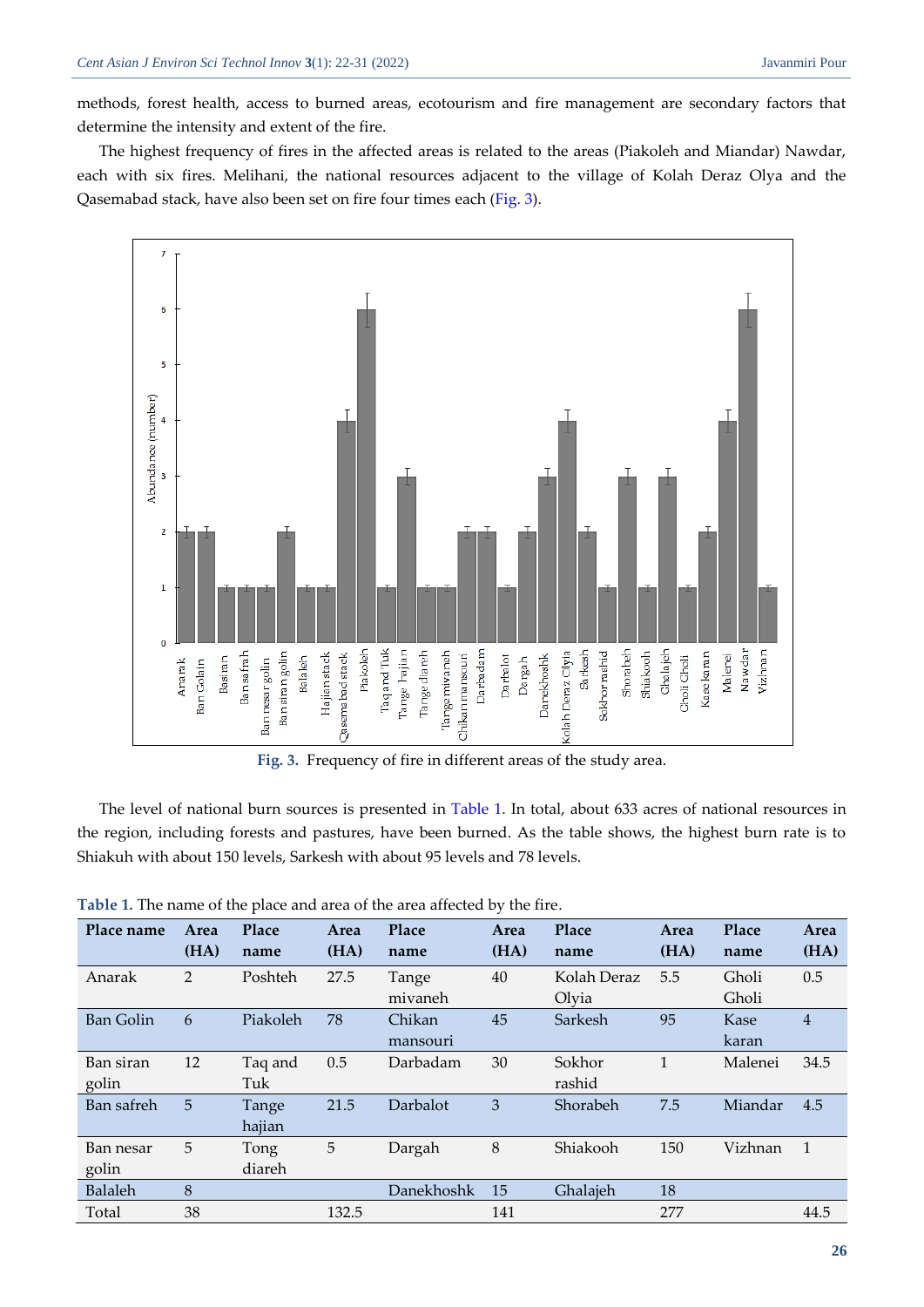The results of the present study showed that the highest frequency and occurrence of fires in fire-affected areas are related to Piakoleh and Miandar (Nawdar) areas; (12 fires in total) Nationalism, national resources adjacent to the village of Kolah Deraz Olya and the Qasemabad stack (12 fires in total) have been burned. Repeated fires in an area indicate the intentionality of the fire in that particular area, one of the most important reasons for its occurrence is the differences between local communities in the use of pastures and forests, tribal disputes, and so on. In creating these fires, it is always tried to apply the principle of surprise and the pastures catch fire at a time (such as midnight) when the other party has the least opportunity to extinguish the fire or when the fire is reported. It's been a long time since it started. Out of 64 fires, the highest rate of fire is related to the pasture, which has suffered 31 burns (48.4%). Wooded pastures, forests and forest reserves have been burned (42.2%), 6 (9.4%) and 1 (1.5%), respectively [\(Fig. 4\)](#page-5-0).



**Fig. 4.** Type and frequency of national source fire.

<span id="page-5-0"></span>The results showed that the highest area of burns in terms of frequency is related to the levels of 1 hectare and 5 hectares, which occurred 8 times in each case (25% in total). The 2 hectare and 3 hectare areas have been affected by fires 7 times each, which includes 21.9% of the frequency of fires that have occurred. 0.5 hectare area has been burned 5 times (7.8%) [\(Fig. 5\)](#page-5-1).



<span id="page-5-1"></span>**Fig. 5.** Frequency and number of repetitions of fires on fire-affected surfaces.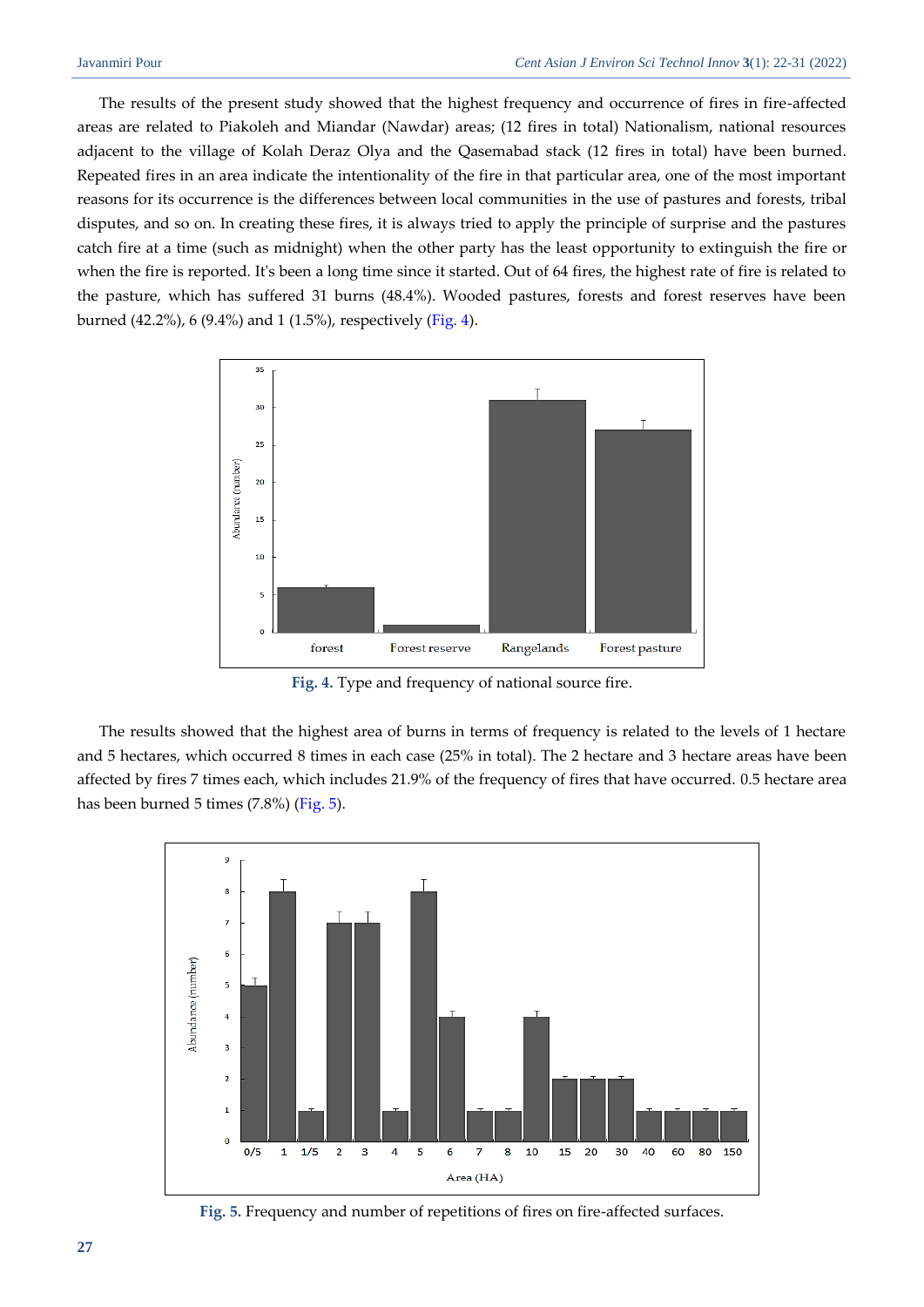The time of fire occurrence 24 hours a day is shown i[n Fig. 6.](#page-6-0) The highest frequency of fires is related to noon and evening, which occurred 12 times in each case (37.5% in total). There were 9 fires during the night, which is 14% of the frequency of fires. There were 6, 5, and 4 fires at midnight, evening, evening, and afternoon, respectively [\(Fig. 6\)](#page-6-0).



**Fig. 6.** Frequency of fire at different hours of the day.

<span id="page-6-0"></span>The results show that each fire takes an average of about 46 minutes to extinguish. The duration of 30 minutes of fire has the highest frequency (19 cases equal to 29.7%) among the existing fire times. Durations of 60 minutes and 120 minutes are also among the most frequent causes of fire, in each of which 12 fires occurred (37.5% in total) [\(Fig. 7\)](#page-6-1).



**Fig. 7.** Frequency of fires in terms of duration of fires.

<span id="page-6-1"></span>The duration, severity, extent and extent of the fire vary in size. These parameters are mainly controlled by climate, leaf accumulation, flammability of fuels, soil moisture, wet and dry years, and the topography of the area. For example, in the dry forests of western Panderosa, the distance between two fires is between 2-18 years.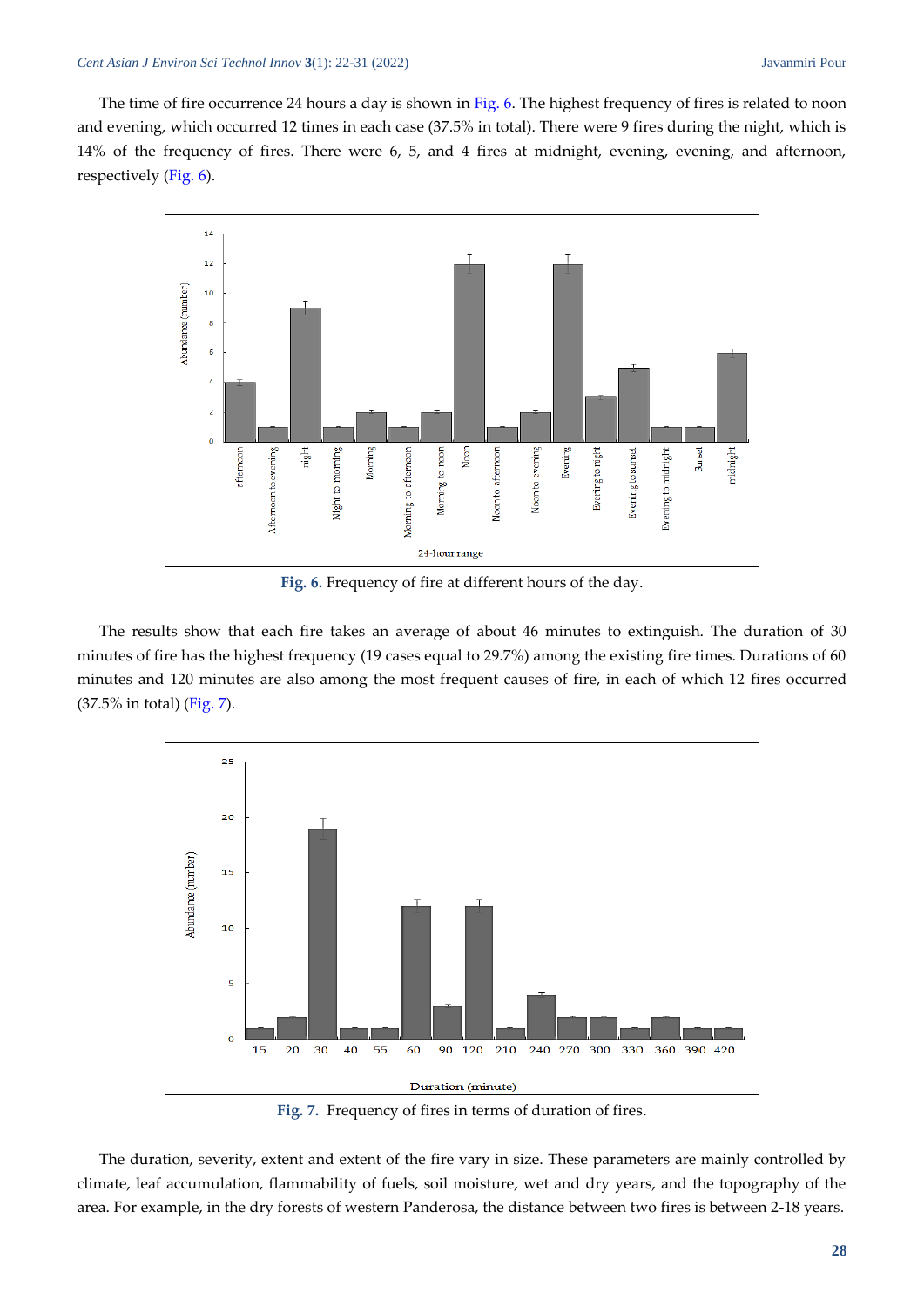Morever, the intervals between fires increase with increasing altitude; At higher altitudes in arid regions, the average of these intervals is about 35 years. In the northern mountains and wetlands, these intervals increase and, for example, in the redwood forests, they reach 600-500 years. While in the southern and arid regions, these intervals are reduced to 5-23 years. However, fires in local ecosystems and areas are affected by climate, physiography, vegetation, and human activities. The results also showed that the highest frequency of fires is related to noon and evening (37.5% in total). The reason for this can be attributed to the optimal conditions for fire in these situations because heat, oxygen and combustible material due to the maximum temperature and wind speed. Climatic compounds, if combined with several physiological conditions of the fuel, are a factor that fundamentally affects fire behavior. Drought is strongly associated with flammability and combustibility of combustible material, and wind plays an important role in flame diffusion. In many cases, climatic conditions prevail over other elements.

In describing the most important meteorological factors related to fire spread, the classification proposed by Velez is valid. Meteorological variables can be classified into two groups: variables that affect the possibility of fire combustion because they have the greatest effect on the humidity of the fuel; Thus, these variables have an effective effect on the spread of the accident, and they have a significant effect on the possibility that a fire can be more or less ignited. These variables include sunlight, rainfall, humidity, relative humidity and lightning. Variables affect the expansion ratio, because they affect the current required for combustion and heat transfer processes; Therefore, the dominant effect of these variables is on fire behavior. Among these variables are wind and atmospheric reliability. The first major fire is related to the May (2019/05/17), and the last is related to the end of November (2019/11/24). Furthermore, the maximum number of fires in one day was 4, which is related to the date of 2019/10/13. Three fires per day also occurred on 2019/08/13 and 2019/09/19 [\(Fig.](#page-7-0) 8).



**Fig. 8.** Frequency of fire in the days of the fire season.

<span id="page-7-0"></span>The duration of fire suppression depends on many parameters, the most important of which are the availability of appropriate facilities and a modern firefighting system, the timely reporting of fires and the promptness of action by natural resource management personnel, the presence of appropriate communication networks in the area, the participation of nature lovers and locals, to name a few. In general, the frequency chart of fires shows that the trend is upward over time [\(Rothermel, 1991\)](#page-9-7). In general, one of the reasons for the increase in fires during the dry season in the region can be the increase in recreation and nature tourism along with reducing the length of days and cooling the air because at this time of year conditions for mountaineering, nature tourism and collecting by-products of Zagros forests and the rate of fire increases due to negligence.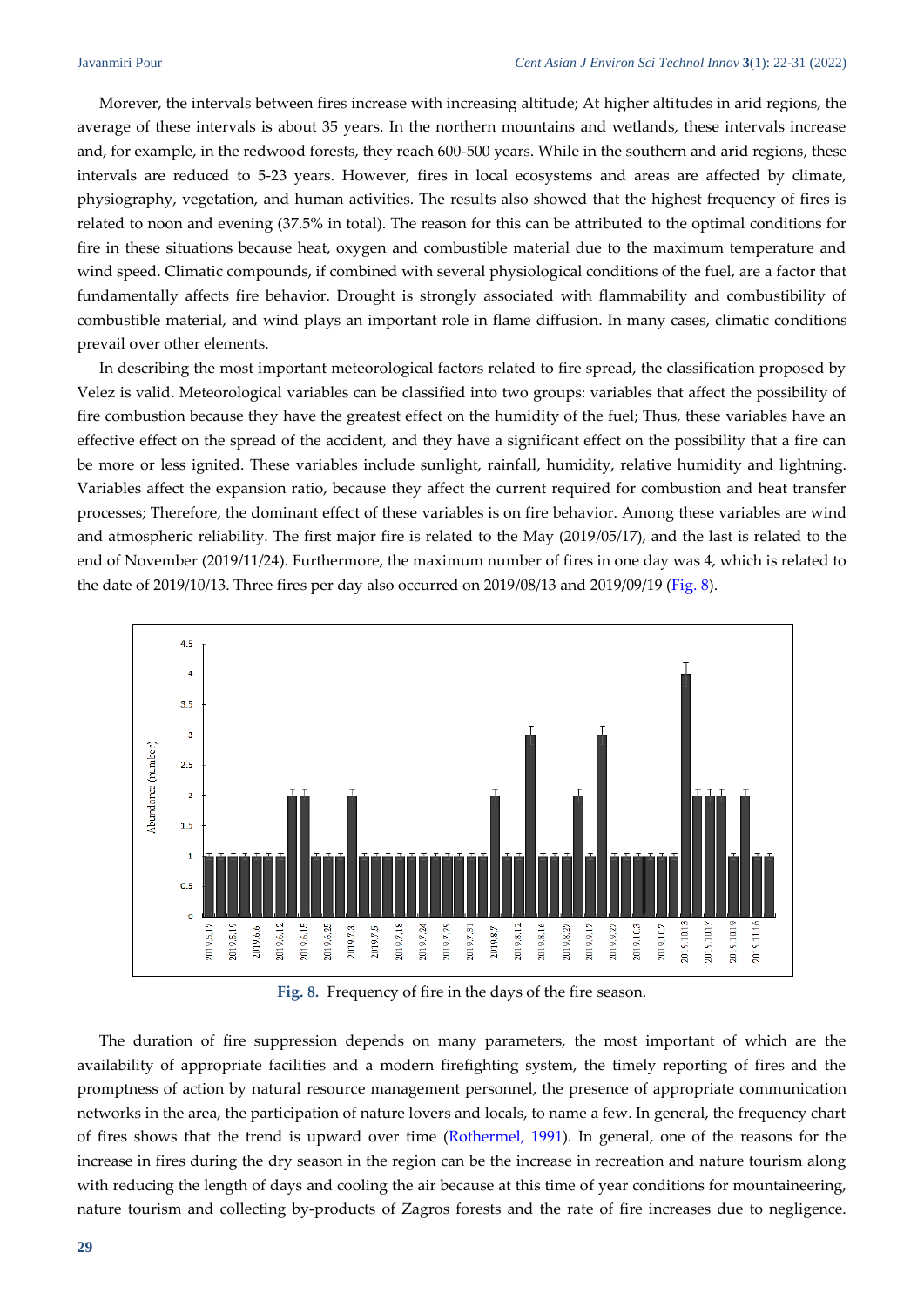Although there is a lot of recreation and nature in spring, due to the lack of dry vegetation, the incidence of fires is lower than in late summer, especially in early autumn. The results show that in the first month of the fire season, most cases related to lightning and recreation, in the second month, the main factors including differences between local communities and Straw-induced transmission, in the third month, recreation and differences between locals, in the fourth month, disputes over Ownership and exploitation, in the fifth month is leisure and disputes over ownership and exploitation, and in the sixth month is leisure and disputes over ownership and exploitation. The causes of fire in different months of the fire season are interesting points. In the early months, in areas that are warmer and farmers have irrigated land, they always destroy their straw to prepare the land for a second crop. The most common method of destroying straw is to set it on fire (Rothermel, [1972\)](#page-9-8). In some cases, the negligence of farmers causes fire to spread to nearby pastures and forests and causes fires in national resources. In the middle months of the fire season, the predominant cause of disputes is personal, tribal and ethnic problems between local communities, who consider the best time to be when the total conditions for the destruction of the opposite side's pastures are in the best conditions, and this time coincides with August and part of It is September. In the last months of the fire season and early autumn, recreation and nature tourism are the main causes of fires, the reasons for which were discussed in the previous lines.

#### **4. Conclusions**

One of the most common hazards in forests is fire. Forest fires, which are as old as the forest itself, pose a threat not only to the health of the forest but to its entire flora and fauna, which seriously disrupts the biodiversity, ecology and environment of an area. Forest fires are one of the main issues and concerns not only from an environmental point of view but also from an economic, social and security point of view in many parts of the world.

In order to effectively protect natural resources and increase production, it is necessary to use the information obtained for effective management, prevention and fire extinguishing in the study area and the Zagros ecosystem in general. In addition to equipping natural resource offices with up-to-date fire extinguishing facilities, legal precautions can be taken for farmers who set fire to their fields, so that they can be held accountable if they neglect and cause a fire in national resources. Furthermore, serious measures should be taken to educate local communities and create a culture in using the gifts of nature and increasing production.

#### **References**

<span id="page-8-2"></span>Ebrahimy, H., Rasuly, A., Mokhtari, D., 2017. Development of a web GIS [system based on the maxent approach](https://ecopersia.modares.ac.ir/article-24-1674-en.pdf)  [for wildfire management: A Case study of East Azerbaijan.](https://ecopersia.modares.ac.ir/article-24-1674-en.pdf) *Ecopersia,* **5**(3), 1859-1873. [20.1001.1.23222700.2017.5.3.3.5](http://dorl.net/dor/20.1001.1.23222700.2017.5.3.3.5)

<span id="page-8-0"></span>Finney, M.A., 2001. [Design of regular landscape fuel treatment patterns for modifying fire growth and behavior.](https://union-county.org/cwpp/Project%20File/Reference_materials/Fire_Behavior/fuels%20treatments/Mark_Finney/Finney.pdf) *For. Sci.,* **47**(2), 219-228[. https://doi.org/10.1093/forestscience/47.2.219](https://doi.org/10.1093/forestscience/47.2.219)

<span id="page-8-4"></span>Graham, R.T., McCaffrey, S., Jain, T.B., 2004. [Science basis for changing forest structure to modify wildfire](https://www.ltrr.arizona.edu/webhome/sheppard/swland/scibasiswildfirebehavior.pdf)  [behavior and severity.](https://www.ltrr.arizona.edu/webhome/sheppard/swland/scibasiswildfirebehavior.pdf) *U.S. Depart. Agric. For. Serv. Rocky Mount. Res. Stat*. [https://doi.org/10.2737/RMRS-GTR-](https://doi.org/10.2737/RMRS-GTR-120)[120](https://doi.org/10.2737/RMRS-GTR-120)

<span id="page-8-1"></span>Jamshidi Bakhtar, A., Marvie Mohadjer, M.R., Sagheb Talebi, K., Namiranian, M., Maroufi, H., 2013. [Alteration](https://ijfpr.areeo.ac.ir/article_4731_6715be4188140f33796750860bd42856.pdf?lang=en)  [of plant diversity after fire in Zagros forest stands, case study: Marivan forests.](https://ijfpr.areeo.ac.ir/article_4731_6715be4188140f33796750860bd42856.pdf?lang=en) *Iran. J. For. Pop. Res.,* **21**(3), 529- 541. [In Persian] <https://doi.org/10.22092/ijfpr.2014.4731>

<span id="page-8-3"></span>Janbaz Ghobadi, Gh., 2019. [Investigation of forest fire hazard areas in Golestan province based on fire risk](https://jsaeh.khu.ac.ir/article-1-2723-en.pdf)  [system index \(FRSI\) using the technique \(GIS\).](https://jsaeh.khu.ac.ir/article-1-2723-en.pdf) *J. Spat. Anal. Environ. Hazard.,* **6**(3), 89-102. [In Persian] <https://doi.org/10.29252/jsaeh.6.3.89>